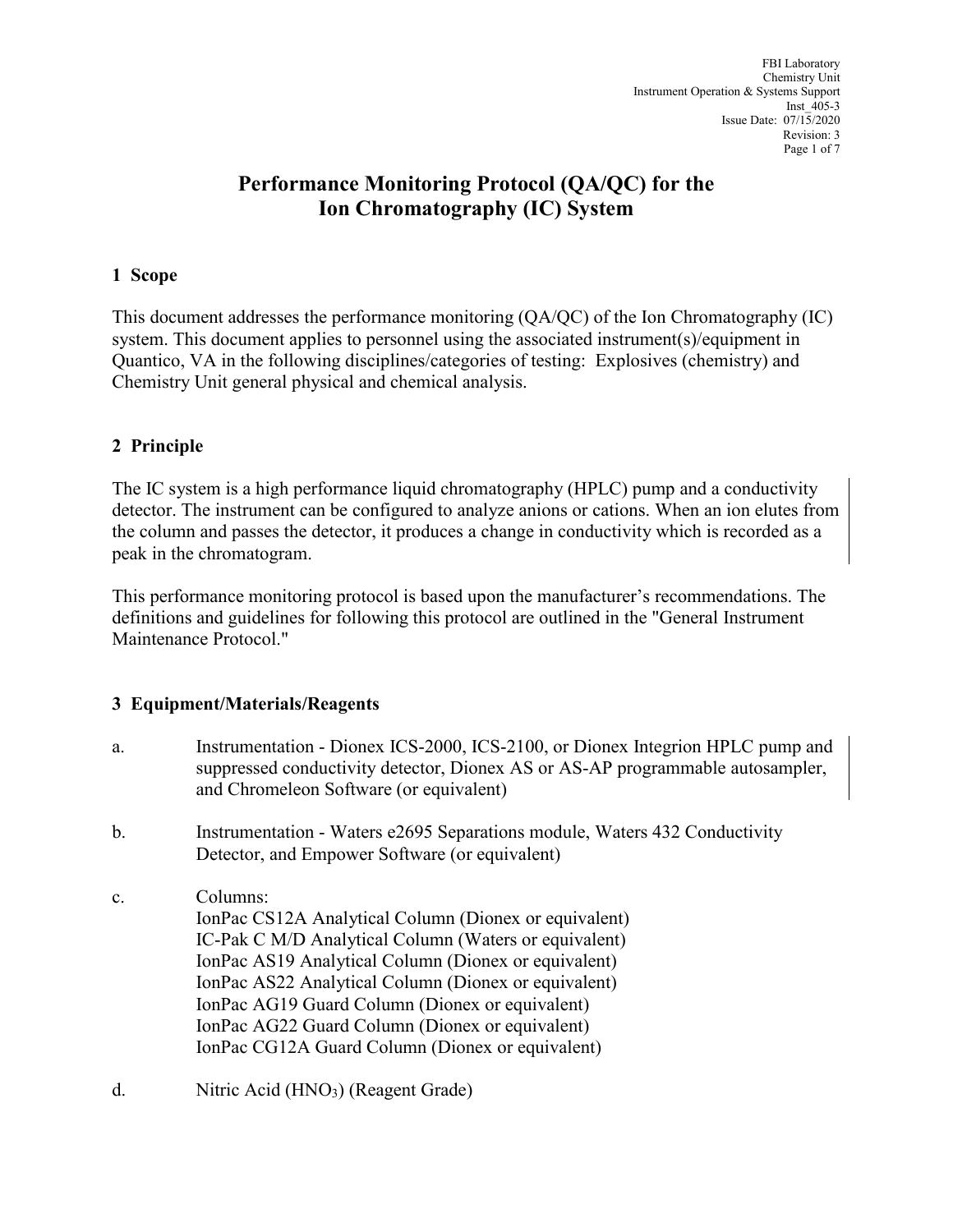| e.             | Ethylenediaminetetraacetic Acid (EDTA) (Reagent Grade)                                                                                                                                                      |
|----------------|-------------------------------------------------------------------------------------------------------------------------------------------------------------------------------------------------------------|
| f.             | Thermo Dionex EGC III or EGC 500 KOH RFIC Eluent Generator (Potassium<br>Hydroxide), or equivalent                                                                                                          |
| g.             | Thermo Dionex EGC III or EGC 500 MSA RFIC Eluent Generator (Methanesulfonic<br>Acid), or equivalent                                                                                                         |
| h.             | Thermo Dionex EGC 500 $K_2CO_3$ Eluent Generator (Potassium Carbonate), or<br>equivalent                                                                                                                    |
| $\mathbf{i}$ . | Deionized Water, 18.2 M $\Omega$ cm Milli-Q or equivalent                                                                                                                                                   |
| $\mathbf{j}$ . | Sodium, Ammonium, Potassium, Magnesium, Calcium, Chloride, Nitrite, Chlorate,<br>Nitrate, Sulfate, Thiocyanate, Thiosulfate, Oxalate and Perchlorate Standards for IC<br>$(1000$ ppm) (Fluka or equivalent) |
| k.             | Calcium threonate (>98% purity) (Fluka or equivalent)                                                                                                                                                       |
| 1.             | Syringe - $250 \mu L$ (Dionex or equivalent)                                                                                                                                                                |
|                |                                                                                                                                                                                                             |

# **4 Standards and Controls**

#### **4.1 Anions Testmix**

The Testmix is used to assess daily operating performance and continued integrity of the system.

To prepare:

Pipette 5 mL of each liquid component of the anion standard for IC (chloride, nitrite, chlorate, nitrate, sulfate, oxalate, thiosulfate, thiocyanate, and perchlorate) and 5mg of each solid component (calcium threonate) into a 250 mL volumetric flask. Dilute to volume with deionized 18.2 MΩ∙cm water. Shelf life is two years when stored refrigerated in a plastic bottle. This preparation may be appropriately scaled.

#### **4.2 Cations Testmix**

The Testmix is used to assess daily operating performance and continued integrity of the system.

To prepare:

Pipette 5 mL of each cation standard for IC (ammonium, potassium, sodium, calcium and magnesium) into a 250 mL volumetric flask, and dilute to volume with deionized 18.2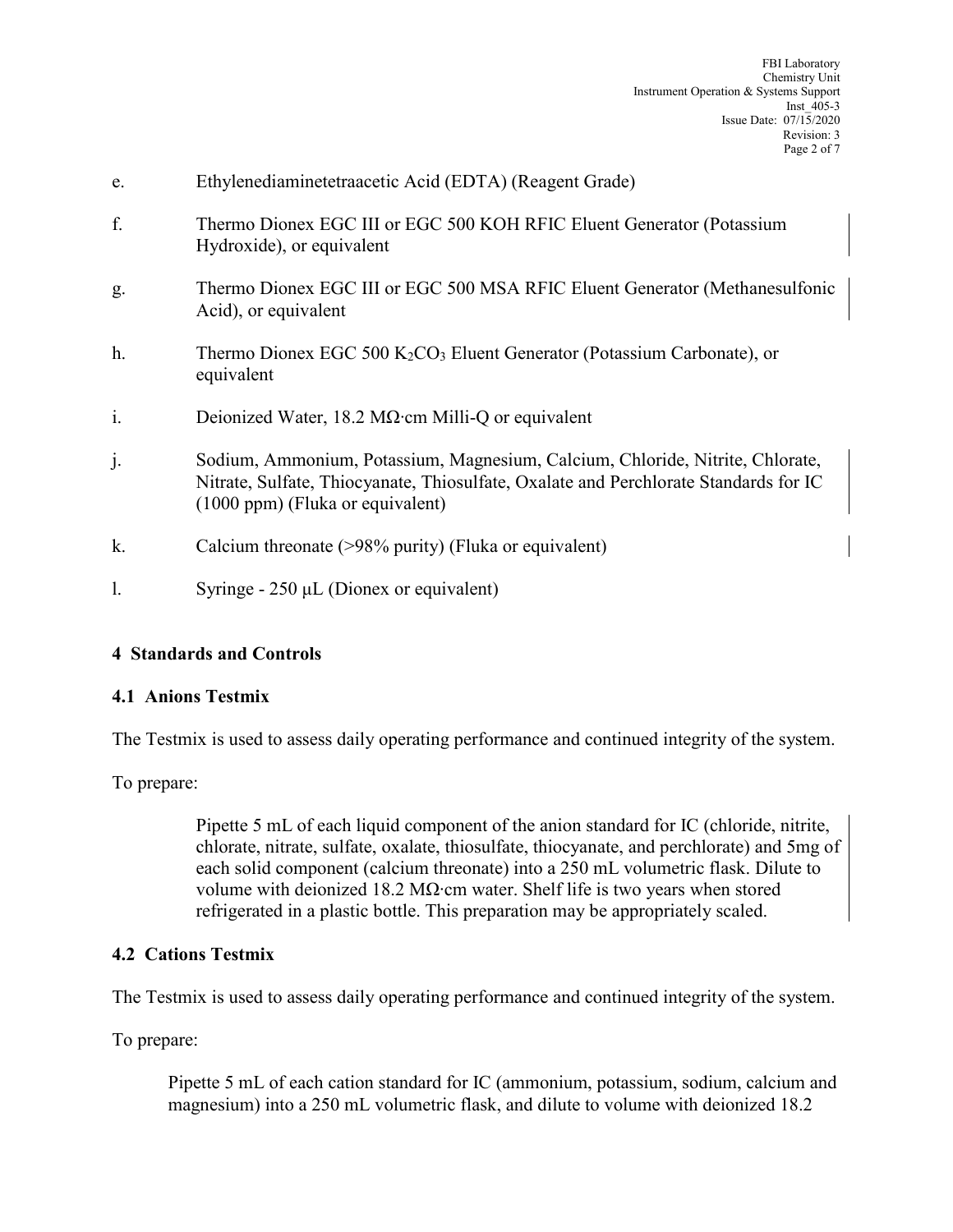MΩ⋅cm water. Shelf life is two years when stored refrigerated in a plastic bottle. This preparation may be appropriately scaled.

#### **5 Sampling**

Not applicable.

#### **6 Procedures**

#### **6.1 Daily Checks**

The following steps will be performed daily. Enter the appropriate information in the QA/QC log for tracking purposes.

- a. Record the remaining disk space on the hard drive. Use Windows to verify that the hard disk has at least 100 MB of free space. Do not use if less than 100 MB remain.
- b. Check the level of deionized water in the reservoir and make sure there is sufficient volume to complete the sequence.
- c. Check the level of the waste container. Empty if necessary.
- d. For the Waters Cations system, set an appropriate base and sensitivity range.
- e. Perform an analysis of the appropriate Testmix. Evaluate the results using the 'Decision Criteria' section of this protocol. If the results are acceptable, print the chromatogram.
- f. If all requirements are within specification, prepare the documentation as outlined in the "General Instrument Maintenance Protocol." If any requirements fail, contact the appropriate instrument support personnel.

#### **6.2 As Needed Checks and Maintenance**

- a. Fill the needle wash reservoir (if applicable).
- b. Replace the Eluent Generator.
- c. Replace the guard column.
- d. Replace the analytical column.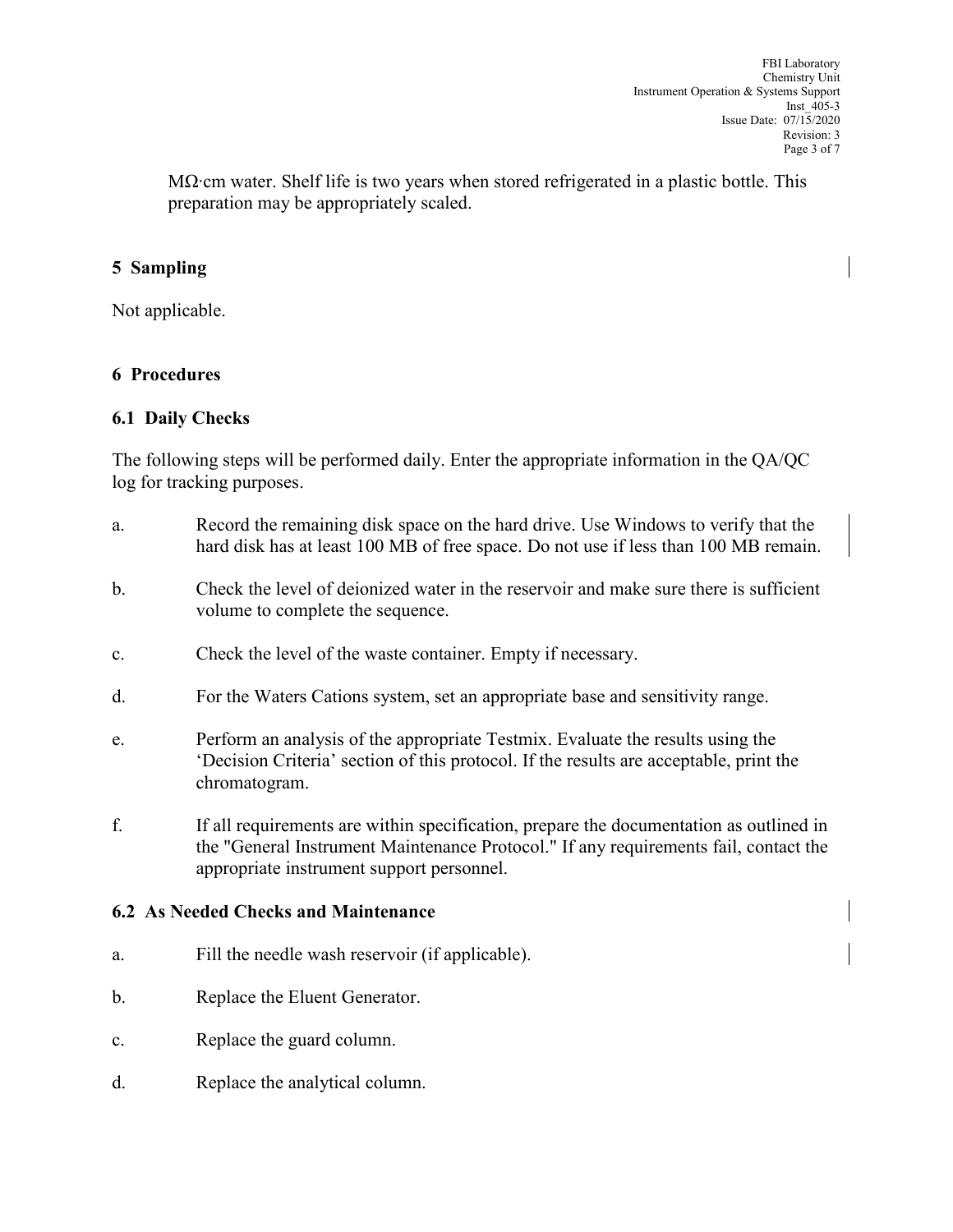# **7 Instrumental Conditions**

#### **7.1 Dionex Cations**

| Methanesulfonic acid (20mM), supplied from Eluent Generator |
|-------------------------------------------------------------|
|                                                             |
|                                                             |
| Dionex IonPac CS12A 4x250mm with IonPac CG12A Guard         |
|                                                             |
|                                                             |
|                                                             |
| 15 minute minimum                                           |
|                                                             |

# **7.2 Waters Cations**

| $3.0$ mM Nitric Acid (HNO <sub>3</sub> ) / 0.1 mM EDTA |
|--------------------------------------------------------|
| Isocratic                                              |
| $1.0$ mL/min                                           |
| Waters IC-Pak Cation M/D 3.9x150mm                     |
| Ambient                                                |
| $10 \mu L$                                             |
| 15 minute minimum                                      |
|                                                        |

# **7.3 Dionex Anions (Potassium Hydroxide Method)**

| Mobile Phase:       | Potassium Hydroxide (gradient 20-80 mM)                         |  |  |
|---------------------|-----------------------------------------------------------------|--|--|
| Pump Mode:          | Multi-step gradient (20 mM at 0 min, 20 mM at 2 min, 30 mM at 9 |  |  |
|                     | min, 80 mM at 13 min, 80 mM at 21min, 20 mM at 21.1 min, 20     |  |  |
|                     | mM at 25 min), supplied from Eluent Generator                   |  |  |
| Flow Rate:          | $1.0$ mL/min                                                    |  |  |
| Column:             | Dionex IonPac AS19 4x250mm with IonPac AG19 Guard               |  |  |
|                     | $4x50$ mm                                                       |  |  |
| Column Temperature: | $30^{\circ}$ C                                                  |  |  |
| Cell Temperature:   | $35^{\circ}$ C                                                  |  |  |
| Inj Volume:         | $25 \mu L$                                                      |  |  |
| Acquire Time:       | 25 minute minimum                                               |  |  |
| Suppressor:         | Non-carbonate specific suppressed conductivity                  |  |  |

# **7.4 Dionex Anions (Potassium Carbonate Method)**

| Mobile Phase: | Potassium Carbonate (10mM), supplied from Eluent Generator |
|---------------|------------------------------------------------------------|
| Pump Mode:    | <i><u>Isocratic</u></i>                                    |
| Flow Rate:    | $1.5$ mL/min                                               |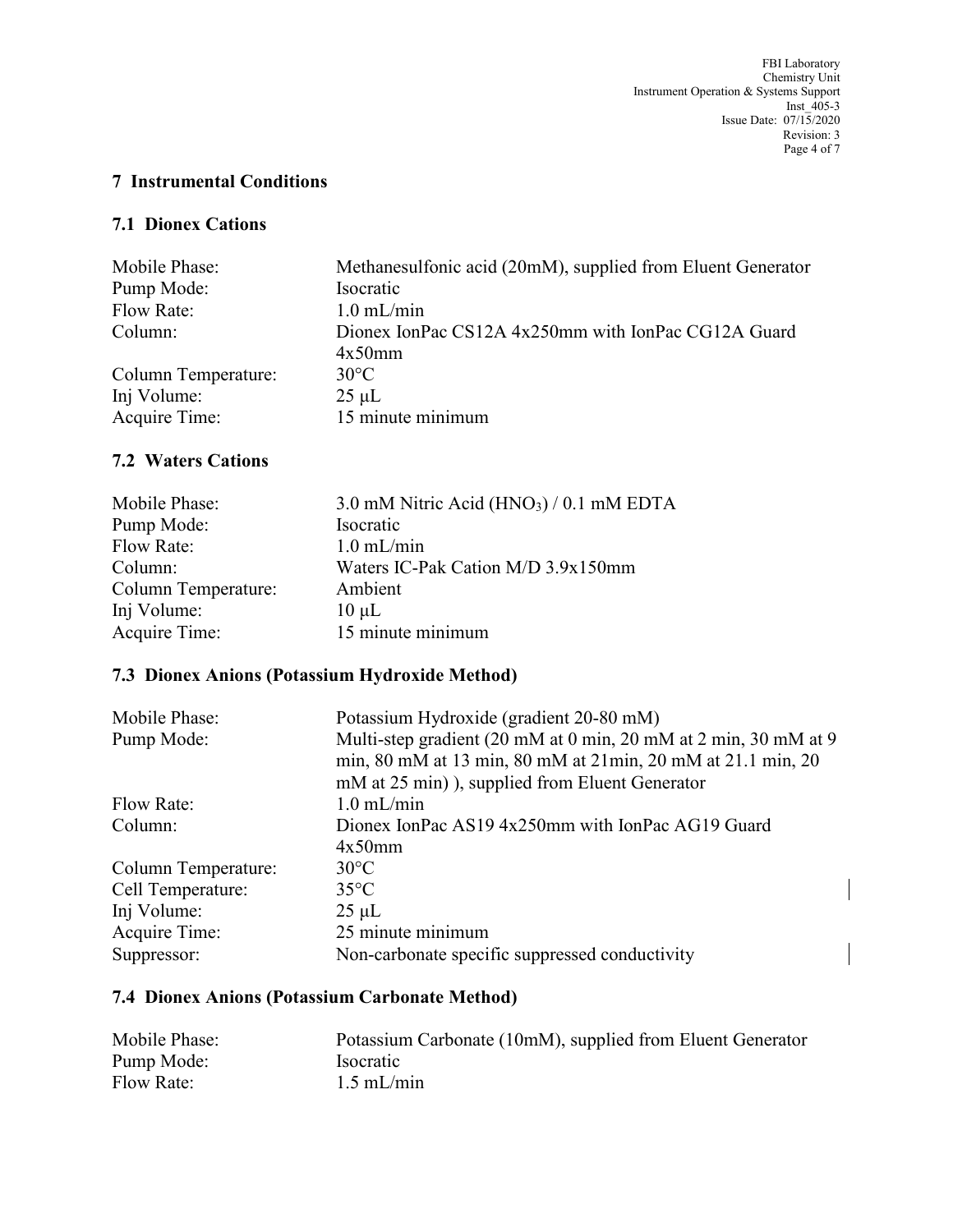| Column:             | Dionex IonPac AS22 4x250mm with IonPac AG22 Guard<br>$4x50$ mm |
|---------------------|----------------------------------------------------------------|
| Column Temperature: | $35^{\circ}$ C                                                 |
| Cell Temperature:   | $35^{\circ}$ C                                                 |
| Inj Volume:         | $25 \mu L$                                                     |
| Acquire Time:       | 16 minute minimum                                              |
| Suppressor:         | Non-carbonate specific suppressed conductivity                 |

#### **8 Decision Criteria**

Verify the results of the Testmix.

- a. In order for the instrument to be considered in good operating condition, all components from the appropriate Testmix should generate well-resolved, Gaussianshaped peaks with baseline separation.
- b. A SNR of 3:1 will be the minimum response necessary to consider a response a peak.
- c. The retention times of the appropriate Testmix components should not deviate by  $\pm$ 5% compared to the previous run of the appropriate Testmix.

# **9 Calculations**

Not applicable.

# **10 Measurement Uncertainty**

Not applicable.

# **11 Limitations**

Only properly trained personnel will perform duties involved in the operation, maintenance, or troubleshooting of this instrument.

# **12 Safety**

Take standard precautions for the handling of all chemicals, reagents, and standards. Refer to the *FBI Laboratory Safety Manual* for the proper handling and disposal of all chemicals. Personal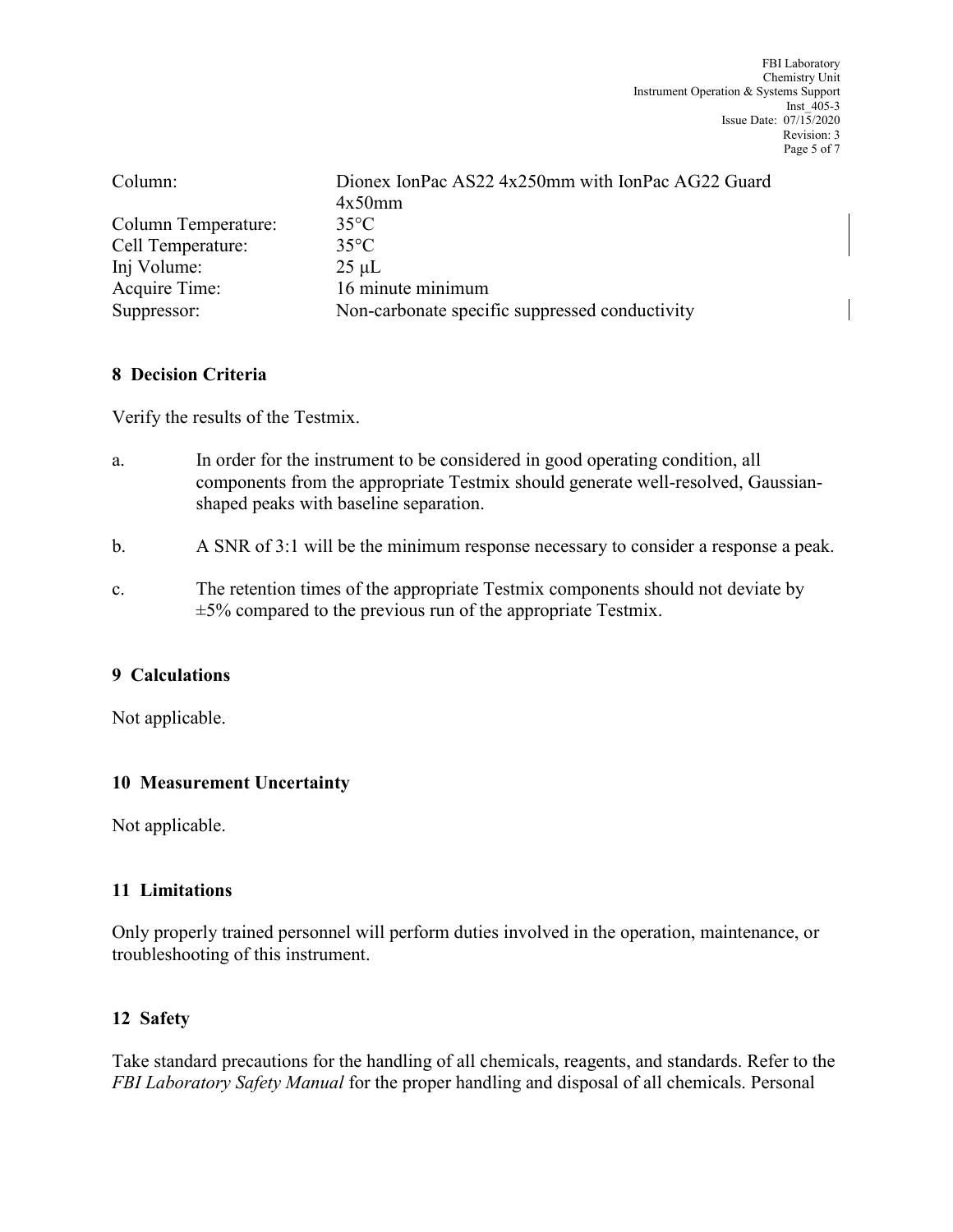protective equipment should be used when handling any chemical and when performing any type of analysis.

#### **13 References**

Manufacturer's Instrument Manuals for the specific models and accessories used.

"General Instrument Maintenance Protocol" (Inst 001) *Instrument Operation and Systems Support SOP Manual.* 

"Liquid Chromatograph General Maintenance Protocol" (Inst 003) *Instrument Operation and Systems Support SOP Manual.* 

*FBI Laboratory Safety Manual.*